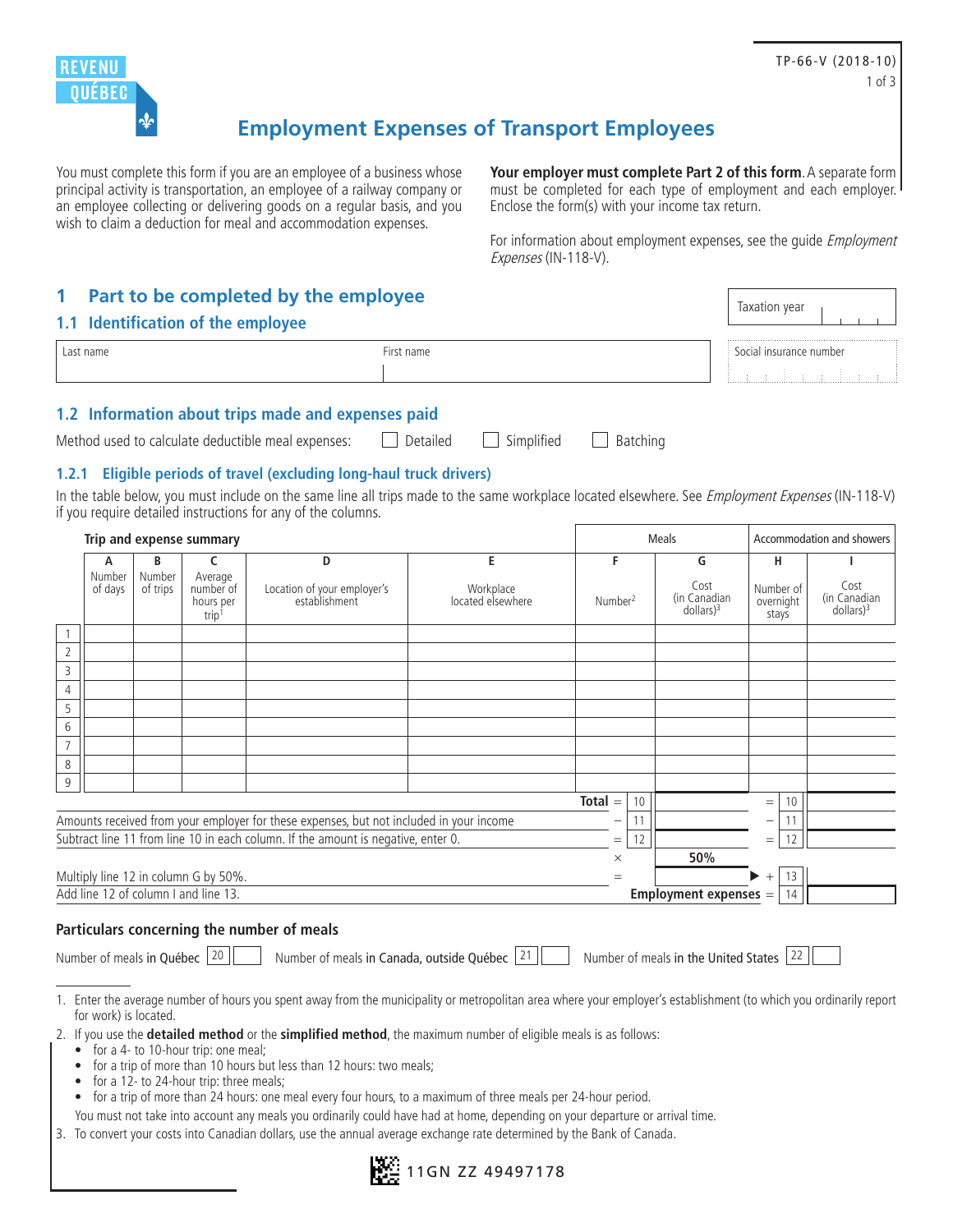#### **1.2.2 Eligible travel periods of long-haul truck drivers**

A long-haul truck is a truck or a tractor designed for hauling freight that has a gross vehicle weight rating over 11,788 kg.

In the table below, you must include on the same line all trips made to the same workplace located elsewhere. See Employment Expenses (IN-118-V) if you require detailed instructions for any of the columns.

| Trip and expense summary                                                   |                    |                                                        |                                                                                         |                                              |                     | <b>Meals</b>                                        | Accommodation and showers       |                                               |
|----------------------------------------------------------------------------|--------------------|--------------------------------------------------------|-----------------------------------------------------------------------------------------|----------------------------------------------|---------------------|-----------------------------------------------------|---------------------------------|-----------------------------------------------|
| A                                                                          | B                  | C                                                      | D                                                                                       | E                                            | F                   | G                                                   | н.                              |                                               |
| Number<br>of days                                                          | Number<br>of trips | Average<br>number of<br>hours per<br>trip <sup>4</sup> | Location of your employer's<br>establishment                                            | Workplace<br>located elsewhere               | Number <sup>5</sup> | Cost<br>(in Canadian<br>dollars) <sup>6</sup>       | Number of<br>overnight<br>stays | Cost<br>(in Canadian<br>dollars) <sup>6</sup> |
| 25                                                                         |                    |                                                        |                                                                                         |                                              |                     |                                                     |                                 |                                               |
| 26                                                                         |                    |                                                        |                                                                                         |                                              |                     |                                                     |                                 |                                               |
| 27                                                                         |                    |                                                        |                                                                                         |                                              |                     |                                                     |                                 |                                               |
| 28                                                                         |                    |                                                        |                                                                                         |                                              |                     |                                                     |                                 |                                               |
| 29                                                                         |                    |                                                        |                                                                                         |                                              |                     |                                                     |                                 |                                               |
| 30<br>31                                                                   |                    |                                                        |                                                                                         |                                              |                     |                                                     |                                 |                                               |
| 32                                                                         |                    |                                                        |                                                                                         |                                              |                     |                                                     |                                 |                                               |
| 33                                                                         |                    |                                                        |                                                                                         |                                              |                     |                                                     |                                 |                                               |
|                                                                            |                    |                                                        |                                                                                         |                                              | $Total =$<br>34     |                                                     | 34<br>$\equiv$                  |                                               |
|                                                                            |                    |                                                        | Amounts received from your employer for these expenses, but not included in your income |                                              | 35                  |                                                     | 35<br>—                         |                                               |
|                                                                            |                    |                                                        | Subtract line 35 from line 34 in each column. If the amount is negative, enter 0.       |                                              | 36<br>$=$           |                                                     | 36<br>$=$                       |                                               |
|                                                                            |                    |                                                        |                                                                                         |                                              | $\times$            | 80%                                                 |                                 |                                               |
| Multiply line 36 in column G by 80%.                                       |                    |                                                        |                                                                                         |                                              | $=$                 |                                                     | 37<br>$+$                       |                                               |
| Add line 36 of column I and line 37.<br><b>Employment expenses =</b><br>38 |                    |                                                        |                                                                                         |                                              |                     |                                                     |                                 |                                               |
|                                                                            |                    |                                                        | Particulars concerning the number of meals                                              |                                              |                     |                                                     |                                 |                                               |
|                                                                            |                    |                                                        |                                                                                         |                                              |                     |                                                     |                                 |                                               |
| Number of meals in Québec 40                                               |                    |                                                        |                                                                                         | Number of meals in Canada, outside Québec 41 |                     | Number of meals in the United States $\frac{42}{5}$ |                                 |                                               |
|                                                                            |                    |                                                        |                                                                                         |                                              |                     |                                                     |                                 |                                               |
| <b>1.3 Deduction claimed</b>                                               |                    |                                                        |                                                                                         |                                              |                     |                                                     |                                 |                                               |
| Amount from line 14                                                        |                    |                                                        |                                                                                         |                                              |                     |                                                     | 50                              |                                               |
| Amount from line 38                                                        |                    |                                                        |                                                                                         |                                              |                     | $^{+}$                                              | 51                              |                                               |
| Add lines 50 and 51.                                                       |                    |                                                        |                                                                                         |                                              |                     |                                                     |                                 |                                               |
|                                                                            |                    |                                                        | Carry the result to line 207 of your income tax return                                  |                                              |                     | Deduction $=$                                       | 52                              |                                               |
|                                                                            |                    |                                                        |                                                                                         |                                              |                     |                                                     |                                 |                                               |
|                                                                            |                    | 1.4 Certification by the employee                      |                                                                                         |                                              |                     |                                                     |                                 |                                               |
|                                                                            |                    |                                                        | I certify that all the information provided in Part 1 is accurate and complete.         |                                              |                     |                                                     |                                 |                                               |
|                                                                            |                    |                                                        |                                                                                         |                                              |                     |                                                     |                                 |                                               |

Signature and the Signature Area code the Telephone Control of the Area code the Telephone Telephone



<sup>4.</sup> See note 1.

<sup>5.</sup> See note 2.

<sup>6.</sup> See note 3.